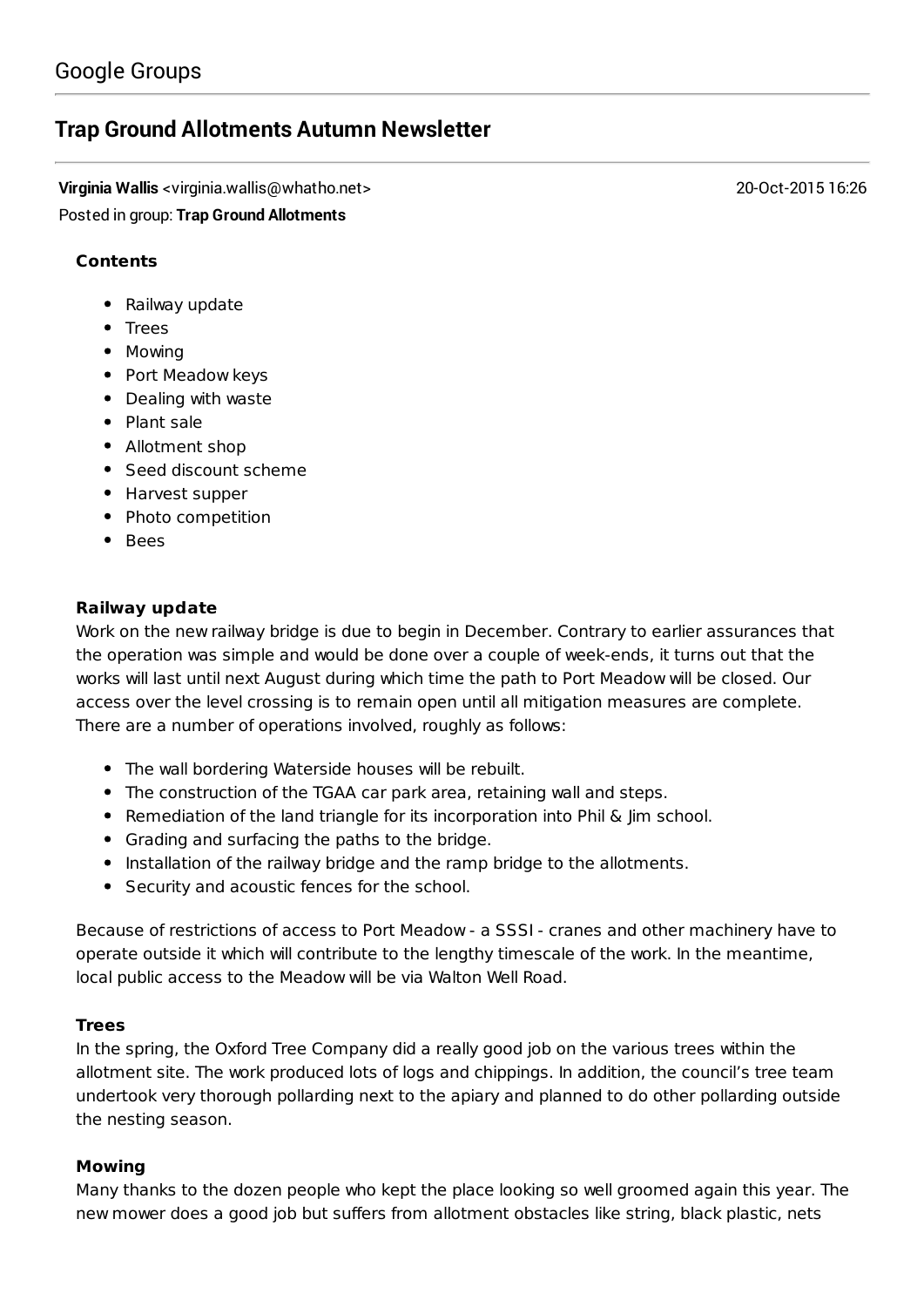and similar hazards lying in its path, so please do what you can to keep these things off the beaten track. Thanks too, to the owners of compost bins around the site who accept the mowings we collect when at a distance from the main compost area.

# **Equipment shed**

Many thanks also to the people who hold keys to the equipment shed, which they will provide to you if you need access. They are listed on this web [page,](http://www.trapgroundallotments.org.uk/shared-equipment) which also tells you what motorised equipment we have and what you need to do to get access to the equipment.

New this year are some basic (non-motorised) pieces of sharpening equipment – a file so you can sharpen your spades and hoes if you wish, and some small sharpening stones to tackle such things as secateurs.

## **Port Meadow Keys**

If you need to get across Port Meadow to make deliveries, you will need the Port Meadow keys which can be obtained from:

Jonathan Clark, phone 310273, email [jonathan.clark@whatho.net](mailto:jonathan.clark@whatho.net) Tim Halliday, phone 512163, email [tim@hallidayfarndon.co.uk](mailto:tim@hallidayfarndon.co.uk) Pete and Carol Jarvis, phone 553843, email [carol.jarvis@talktalk.net](mailto:carol.jarvis@talktalk.net)

## **Dealing with waste**

The allotment site has five ways of dealing with unwanted waste matter from plots:

**Communal compost** For unwanted weeds and other plant matter, we run the big communal compost heaps because: it reduces the amount of material burned; big heaps get hotter and destroy more weed seeds; and many plots are too small for a compost heap of their own. The benefit is that the composted material can be dug back in and enriches the soil. Please don't mix rubble or glass compostable plant matter and if you want to put loose apples on in the compost bin please leave them in a container of some sort otherwise they all have to be picked up by hand which is a tedious job. And please help yourselves to the compost from the central bin which is ready for use.

**Communal bonfire** For plant matter which cannot be put in the compost – eg thick branches and other wood – we have the communal bonfire to reduce the need for plot holders to have their own bonfires which can be a nuisance. We generally try to burn the communal bonfire in the evening when the weather is right and when we have enough mix of wood and plant material to ensure that it burns quickly. We need a volunteer to take over the bonfire.

**Rubble** To replace the one which used to be by the allotment shop, a new rubble bank will shortly be installed on the bee-friendly garden near the new pond and next to the communal compost and bonfire. Please save the bits of china, glass and bricks that you dig up to deposit at the rubble bank.

**Plant pot banks** There is a plant pot bank next to each of the allotment gates for plant pots which can be re-used.

**Skip** There is now a skip on the allotment site which is for waste material which cannot go on the communal compost, on the communal bonfire, in the rubble bank or in the plant pot banks or recycled in some other way. So please do not waste valuable skip space by putting plant matter, wood, plant pots or rubble in the skip.

#### **Plant sale**

This year's plant sale made a very respectable £1,470. There were very few plants left over and the jams, jellies, chutneys and honey all sold out. So thanks to everyone who helped make it happen and/or who donated such high quality material. Let's hope we do as well at next